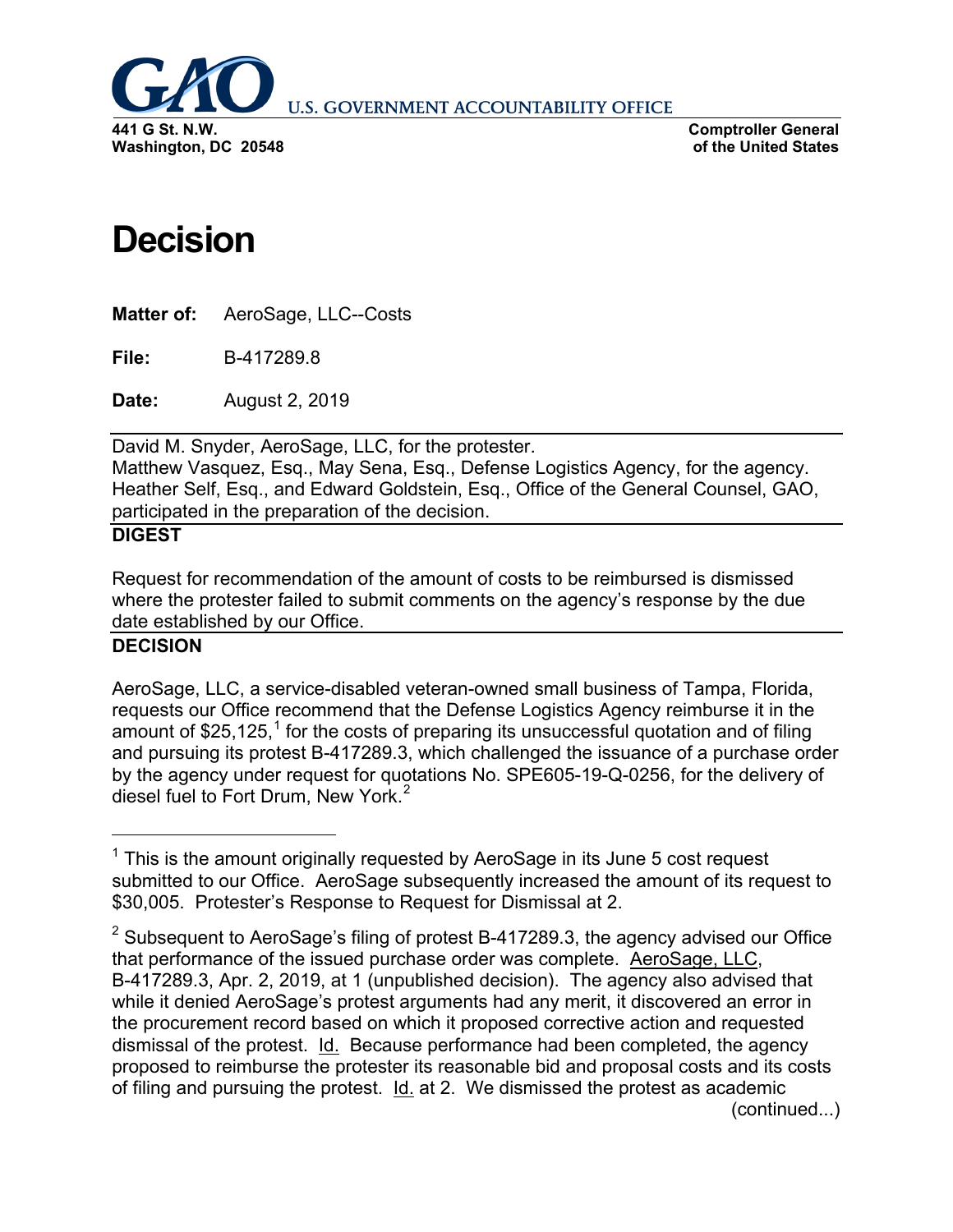We dismiss the request because AeroSage failed to file its comments on the agency's response by the due date established by our Office, as required by our Bid Protest Regulations.

The filing deadlines in our Regulations are prescribed under the authority of the Competition in Contracting Act of 1984; their purpose is to enable us to comply with the statute's mandate that we resolve protests expeditiously. See 31 U.S.C. § 3554(a); Keymiaee Aero-Tech, Inc., B-274803.2, Dec. 20, 1996, 97-1 CPD ¶ 153. To avoid delay in the resolution of protest related cost requests, our Regulations provide that a protester's failure to file comments within 10 calendar days "shall" result in dismissal of the request except where GAO has granted an extension or has established a shorter period. 4 C.F.R. § 21.8(f)(4). As our Office explained when implementing the requirement for a protester to comment on an agency's response to a request for reimbursement of protest costs, we find that such comments are necessary to provide an adequate record for us to review in issuing our decision. 83 Fed. Reg. 13817, 13822 (Apr. 2, 2018). We further explained that where a protester fails to respond within 10 days, it is appropriate to deem the protester as having abandoned its request. Id. But for this provision, a protester could idly await receipt of the agency's response to a cost request for an indefinite time, to the detriment of the protest system and our ability to resolve the matter expeditiously. See e.g., California Envtl. Eng'g, B-274807, B-274807.2, Jan. 3, 1997, 97-1 CPD ¶ 99 at 5-6.

Here, the agency submitted its response to AeroSage's cost request in our Electronic Protest Docketing System (EPDS) on June 20, 2019.<sup>[3](#page-1-0)</sup> EPDS Docket Entry No. 3. In accordance with our Regulations and instructions provided in our acknowledgment package, AeroSage's comments were due by the close of business on July 1. 4 C.F.R. § 21.8(f)(4); GAO Acknowledgment of Request for Costs Recommendation, at 1 ("You [protester] are required to file comments on the agency response within 10 days of receipt of the response. GAO shall dismiss the request unless you file comments within the 10-day period, except where GAO has granted an extension or established a shorter period.").

The record reflects that at 5:28:[4](#page-1-1)5 p.m. $<sup>4</sup>$  on July 1, AeroSage submitted a filing titled</sup> "*Response to Agency Unsupported Comments*," which consisted of two documents--an unsigned and signed version of the same "updated" cost sheet listing the dates, brief descriptions of the work performed, and monetary amounts for each of AeroSage's

(...continued)

 $\overline{a}$ 

<span id="page-1-1"></span><sup>4</sup> All times stated herein are Eastern Time.

based on the agency's proposed corrective action, and instructed the protester to submit its certified claim for costs directly to the agency within 60 days of our decision. Id.

<span id="page-1-0"></span><sup>&</sup>lt;sup>3</sup> Our Regulations provide that "[f]iling a document in EPDS constitutes notice to all parties of that filing." 4 C.F.R. § 21.0(g).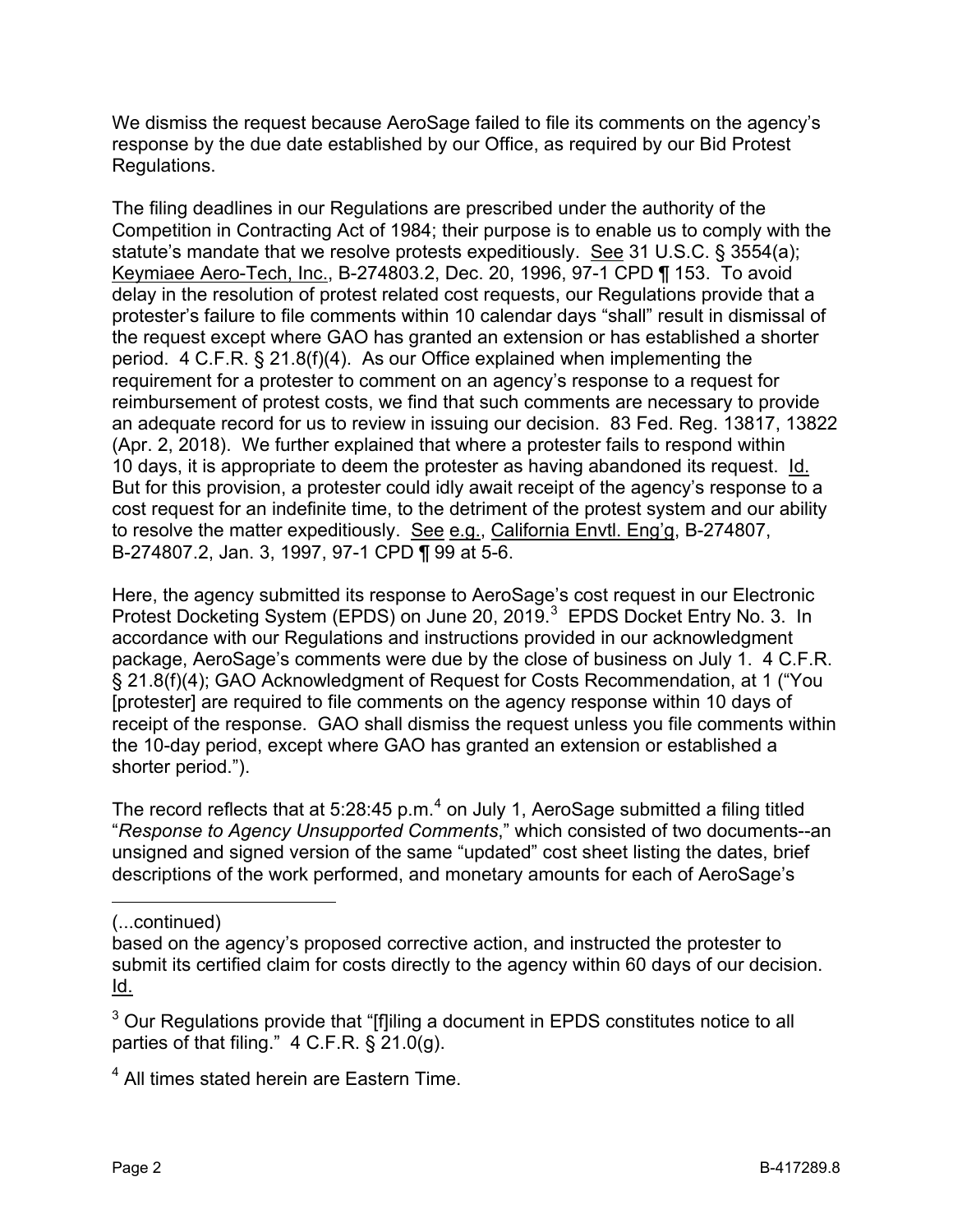claimed costs including additional costs incurred after AeroSage's June 5 submission of its cost request to our Office. EPDS Docket Entry No. 5. AeroSage's 5:28 p.m. submission did not provide any substantive comments on the agency's response to AeroSage's cost request. The record further reflects that at 8:34:28 p.m. on July 1, AeroSage submitted a second filing titled "*Corrected version of Attachment B Tabular Comment Responses*," which consisted of three documents--a letter providing substantive comments on the agency's response to AeroSage's cost request, the previously submitted signed version of the updated cost sheet, and AeroSage's comments on an "*Analysis of Hours*" matrix that the agency provided as part of its response to AeroSage's cost request.<sup>[5](#page-2-0)</sup> EPDS Docket Entry No. 6.

The protester acknowledges that its initial July 1 filing of 5:28 p.m. was a "misfiling of the unsigned and signed version" of the updated cost sheet, and represents that it intended to and believed that it did file a comment letter with the updated cost sheet as an attachment. Protester's Response to Request for Dismissal at 4. The protester claims that its initial filing contained a request for an extension. Id. Contrary to the protester's assertion, however, the record reflects that neither the unsigned or signed version of the updated cost sheet nor the EPDS notations accompanying the 5:28 p.m. upload of these documents contains such a request. EPDS Docket Entry No. 5. The protester neither requested nor received an extension of time to file its comments. Accordingly, the provision of our Regulations permitting a protester a longer time for filing its comments "where GAO has granted an extension" is inapplicable here. 4 C.F.R. § 21.8(f)(4); see e.g., Aspen Consulting, LLC, B-405778.2, Mar. 19, 2012, 2012 CPD ¶ 117 at 1 (request for reconsideration denied where GAO properly dismissed underlying protest because protester requested, but did not receive, an extension and, therefore, failed to file timely comments).<sup>[6](#page-2-1)</sup>

The protester further argues that we should consider a number of other filings to constitute its comments on the agency's June 20 response to the protester's cost request. Protester's Response to Request for Dismissal at 2-4. First, the protester contends that its May 8 certified cost claim to the agency should be considered its comments because it contained documentation substantiating the protester's claimed costs. Id. at 4. Second, the protester contends that its May 28 letter responding to the agency's May 22 denial of its May 8 cost claim should be considered its comments because the agency's June 20 response contains no new information not included in the May 22 denial letter. Id. at 2 and 4. Third, the protester contends that its June 5 cost request to our Office should be considered its comments because the protester's

<span id="page-2-0"></span> $5$  Our Regulations provide that a submission that is received after 5:30 p.m. is considered to be filed on the following business day. 4 C.F.R. § 21.0(g). Accordingly, the protester's July 1 filing of 8:34 p.m. is considered to have been filed on July 2.

<span id="page-2-1"></span> $6$  To the extent AeroSage now requests an extension of time to file its comments, we note that our Regulations do not allow for post-deadline extensions. See e.g., PennaGroup, LLC, B-414840.2, B-414841.2, Aug. 25, 2017, 2017 CPD ¶ 266 at 3.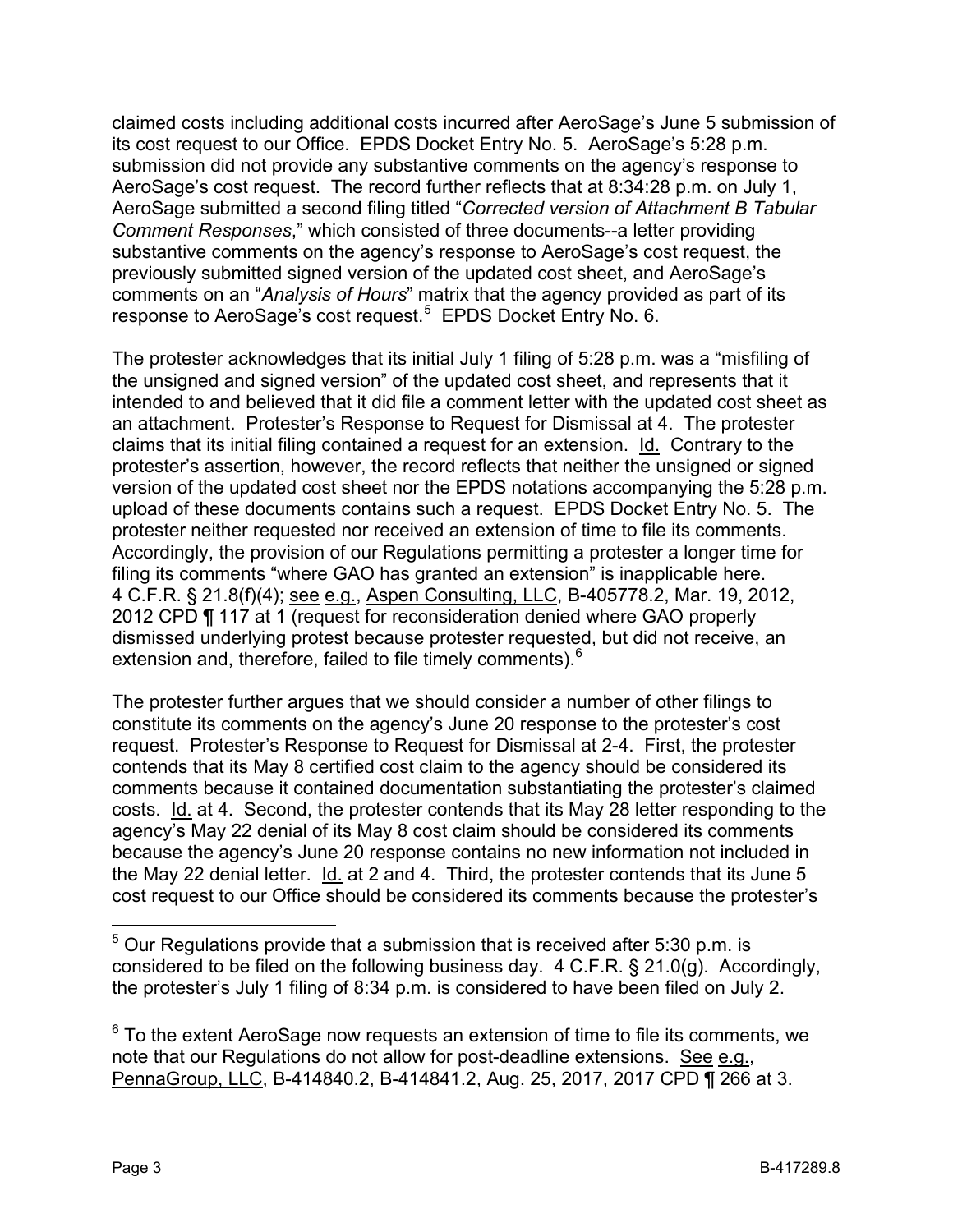June 5 request included arguments responding to the agency's May 22 denial letter, which again, the protester argues, is substantively the same as the agency's June 20 response. Id. at 3-4. Lastly, the protester contends that its June 21 request for additional information should be considered its comments because it "reputed the false repeated assertions" made by the agency. Id. at 4.

With respect to the first three documents the protester contends should be considered as its comments--its May 8 certified cost claim to the agency, its May 28 response to the agency's May 22 denial letter, and its June 5 cost request to our Office--each of these documents pre-dates the agency's June 20 response to the protester's cost request. Accordingly, these documents cannot satisfy the protester's obligation pursuant to 4 C.F.R. § 21.8(f)(4) to comment on the agency's response to the cost request. See e.g., PennaGroup, LLC, supra, at 2 (dismissing protest for failure to comment where rather than submitting comments on the agency's report, the protester relied upon its pre-report protest filing, providing: "[o]ur legal team has reviewed the [agency's] response and finds no new legal or factual arguments not fully set forth in length in our original Bid Protest").

The last document the protester contends should be considered as its comments--its June 21 request for additional information--was submitted after the agency's June 20 response, but, contrary to the protester's characterization, this document does not comment on the agency's response to the protester's cost request. Rather, the protester's June 21 filing repeats the allegations and document requests from the underlying protest, and explains that the requested document production was necessary "to give the protester a chance to get best pricing for this assisted acquisition," and "to respond to [the agency's] false assertions" that the protester's cost claim "far exceeds what a prudent person would incur" in protesting award of a \$27,125 order. Protester's Request for Information (June 21, 2019). Therefore, we disagree with the protester that the June 21 request for additional information constitutes comments on the agency's response to the protester's cost request.

The protester also requests that we consider its July 1 filing of 8:34 p.m. pursuant to section 21.3(j) of our Regulations, which provides that GAO may permit the submission of additional statements by the parties when "necessary for the fair resolution of the protest." Protester's Response to Request for Dismissal at 2. The protester's request ignores the portion of this section establishing that a party "must receive GAO's approval before submitting any additional statements." 4 C.F.R. § 21.3(j) (emphasis added). Here, the protester neither requested nor received permission to file its additional comments of July 1. Accordingly, the section of our Regulations relied upon by the protester to request consideration of information "necessary for the fair resolution of the protest" is not available here.